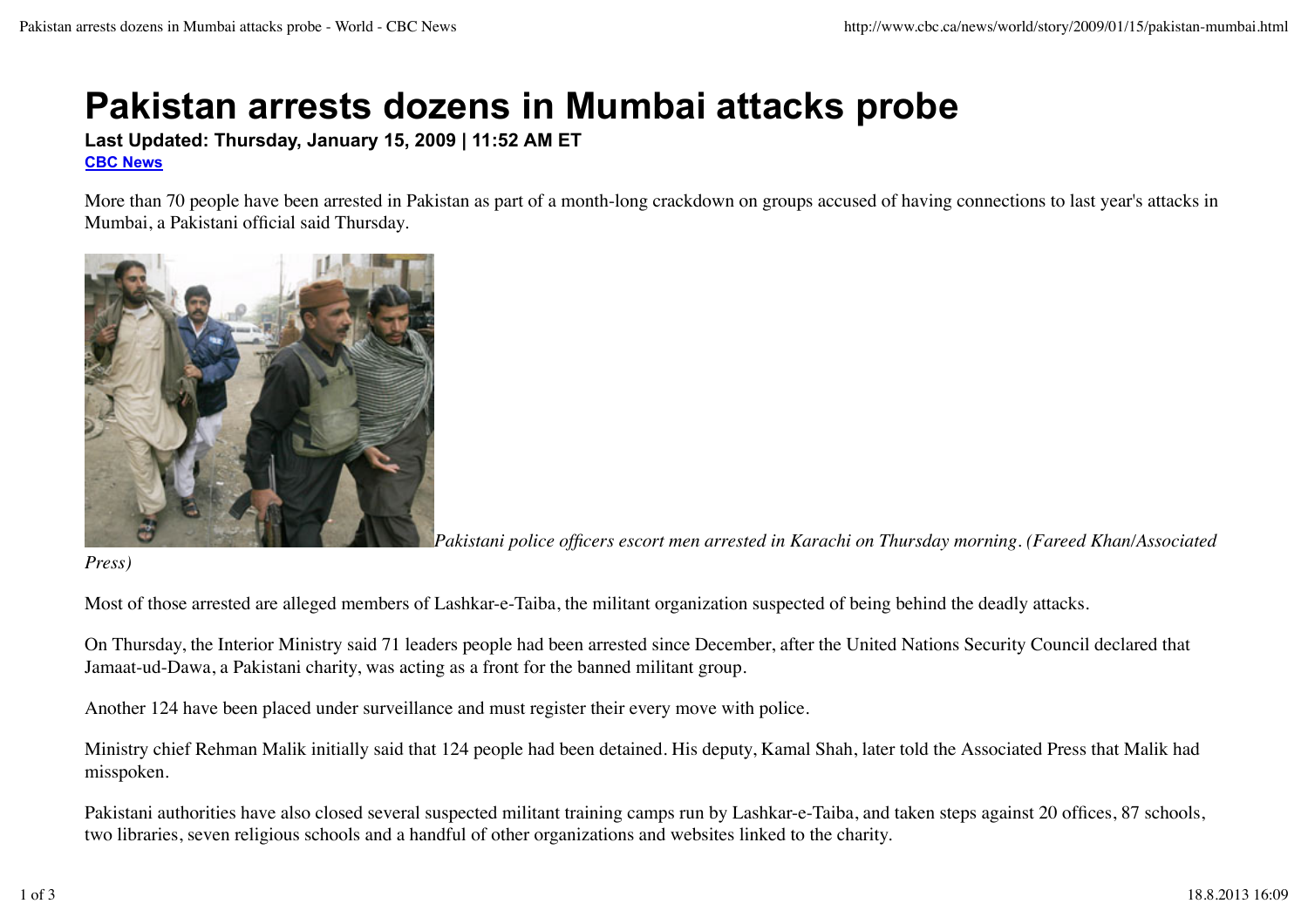Among those in detention or under house arrest are Hafiz Mohammed Saeed, the head of the charity, who helped establish the militant group, and Zaki-ur-Rehman Lakhvi and Zarrar Shah, two men India alleges planned the Mumbai attacks.

Intelligence officials, cited in Indian media, have said Shah is Lashkar's communications chief and created a system that allowed the group's leaders to stay in touch with the gunmen during the siege on India's financial capital last November, which killed 171 people, including two Canadians.

U.S. officials have said Lakhvi has also directed Lashkar-e-Taiba operations in Chechnya, Bosnia and Southeast Asia, where he allegedly trained members to carry out suicide bombings.

Saeed has denied his organization was involved in terrorist activity and decried the accusation as an attack on religious groups.

## **More evidence needed for prosecution**

While Pakistan has received some information from India, Malik said, authorities will need to obtain more evidence if Pakistan hopes to prosecute any of those arrested.

Investigators in Pakistan will "have to inquire into this information to try to transform it to evidence —evidence which can stand the test of any court in the world and, of course, our own court of law," Malik said.

He did not provide details, and avoided a question as to whether the Pakistani government was admitting the attack was staged by militants from its own country.

"We have to prove to the world that India and Pakistan stand together against terrorists because they are the common enemies," Malik said.

The Mumbai attacks have increased tensions between the two nuclear rivals, as India has demanded that Pakistan take action against the militants.

Indian Prime Minister Manmohan Singh earlier this month said evidence suggested the attack must have had the support of some official agencies in Pakistan.

India has called on Pakistan to hand over any suspects to New Delhi, but the country has said it will try any people involved in the attacks in its own courts.

Malik also appeared to rule out the possibility of extradition on Thursday, saying Pakistani laws allowed for the prosecution of citizens who committed crimes elsewhere.

India suggested Thursday that position could be acceptable.